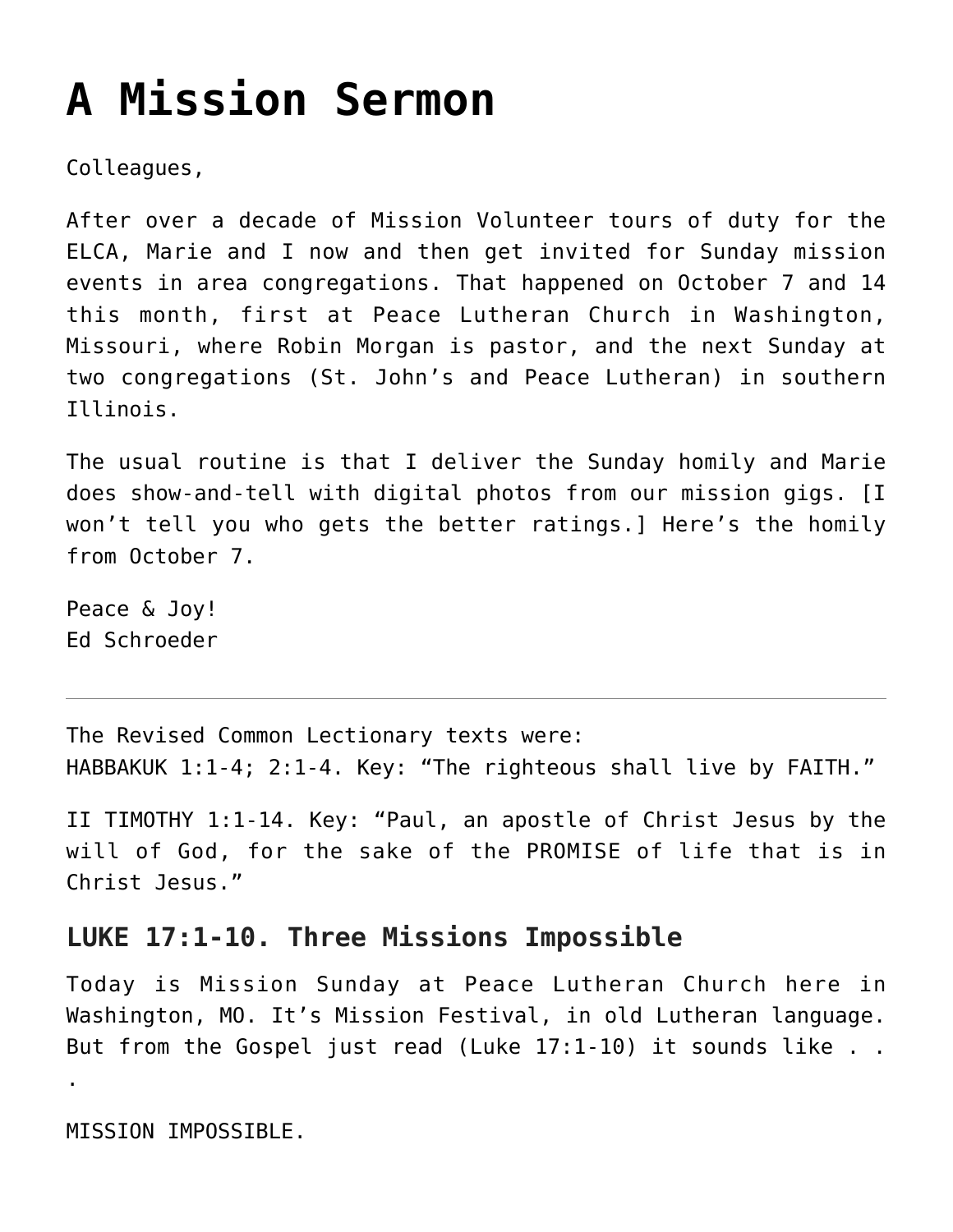Did you hear those three impossible missions Jesus gives his disciples?

FIRST ONE.

Forgiveness 7 times in one day for the same "BROTHER" who sins against you. [English translation fudges a bit. There is no MUST in the Greek text, it's just "You forgive him." Natch. No sweat. You just do it–even without a must.].

Mission impossible. So the apostles tell Jesus "Increase our faith," for we can't do that.

SECOND ONE Then comes a second mission impossible. "If you just had a smidgin of faith–just a tiny bit–you could order that big walnut tree shading the parking lot to jump into the Missouri River and it would do it.

Mission impossible.

THEN COMES #3. You've been slaving away all day for the boss. You come home pooped and then the boss says: "Hey, there's lots more stuff for you to do, this and this and this…." And you don't get thanked for it either. Just doing what you ought to do still leaves you a "worthless slave." How to be a happy camper when you get treated like that?

Mission impossible.

And now, since this is Mission (Festival) Sunday, I've got one more.

NUMBER FOUR

How many of you are baptized? Hands up. Ok, here's the zinger: "If you are baptized, YOU are a missionary."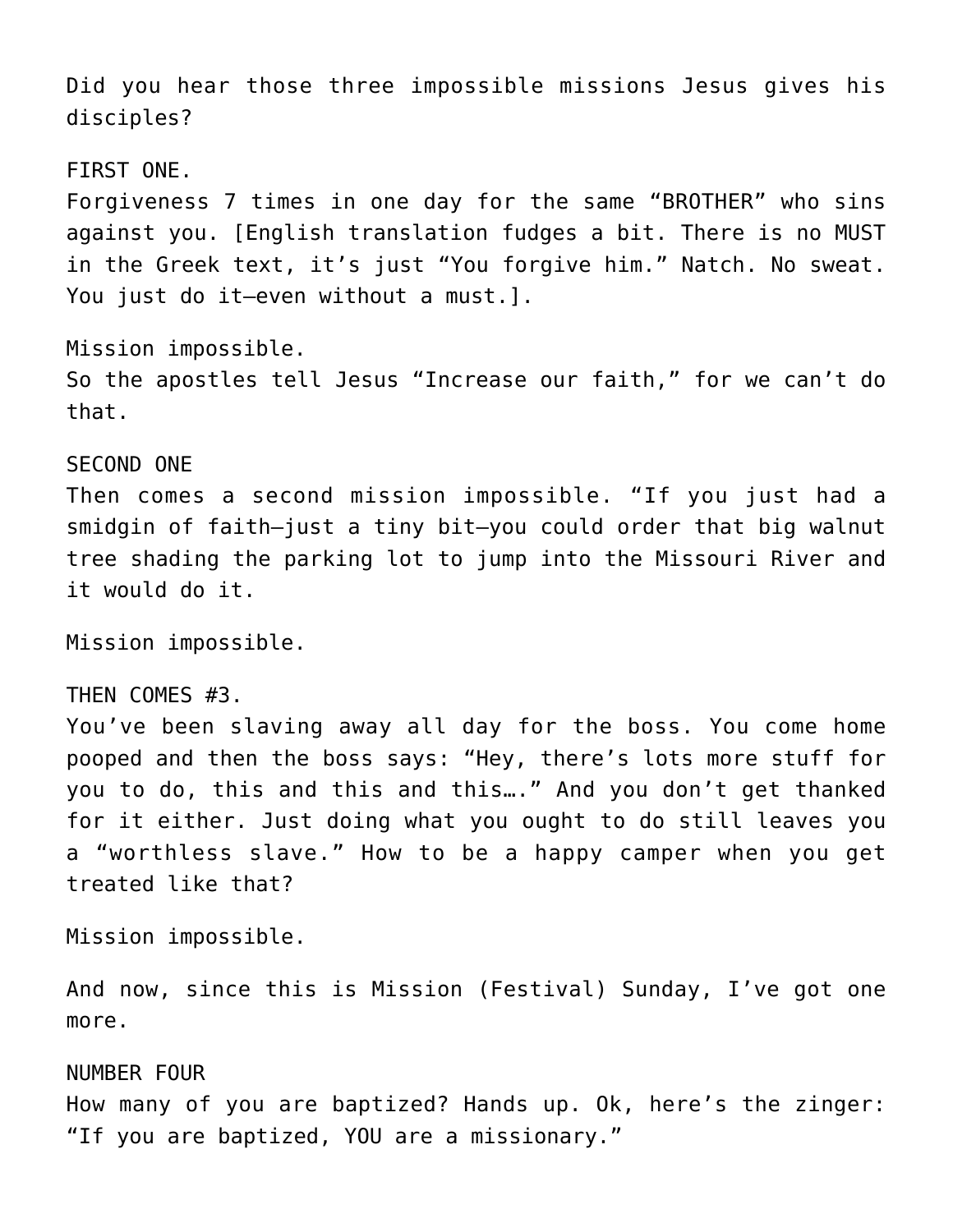Who me? Me a Missionary? Impossible!

But you've heard it before, I bet. Even from Jesus himself. E.g., on the Sunday after Easter it was: "As the Father sent me, so I send you." The word MISSION, as you may know, comes from the Latin word for SEND. As the Father sent Jesus on a mission , so Jesus sends his folks on a mission too. If you're baptized you're connected to Jesus. He is God's missionary to us. He sends us out on the same mission. If you're Christ-connected, you're a missionary.

Gulp!

OK, let's take this foursome again from the top.

For if we could get those first three Mission Impossibles turned around, the last one might not be so impossible.

And to do that I'm going to pull out two key terms from the other two readings this a.m.

- From 2 Tim: The PROMISE of life that is in Christ Jesus.
- From Habakkuk: The righteous shall live by FAITH.

Here's the mantra:

Everybody lives by faith, faith in something. By trusting something or someone. Something, someone, that has PROMISE. So the real question is not: Do you have faith? Everybody does. But the question is Faith in WHAT promise? Faith in WHOSE promise? Discussing different faiths always winds up in discussing different PROMISES. Which PROMISE finally holds up, and which ones don't?

There are three key words in the first three impossibles things that Jesus says. They all start with F.

Forgiveness (for the multi-sinful brother),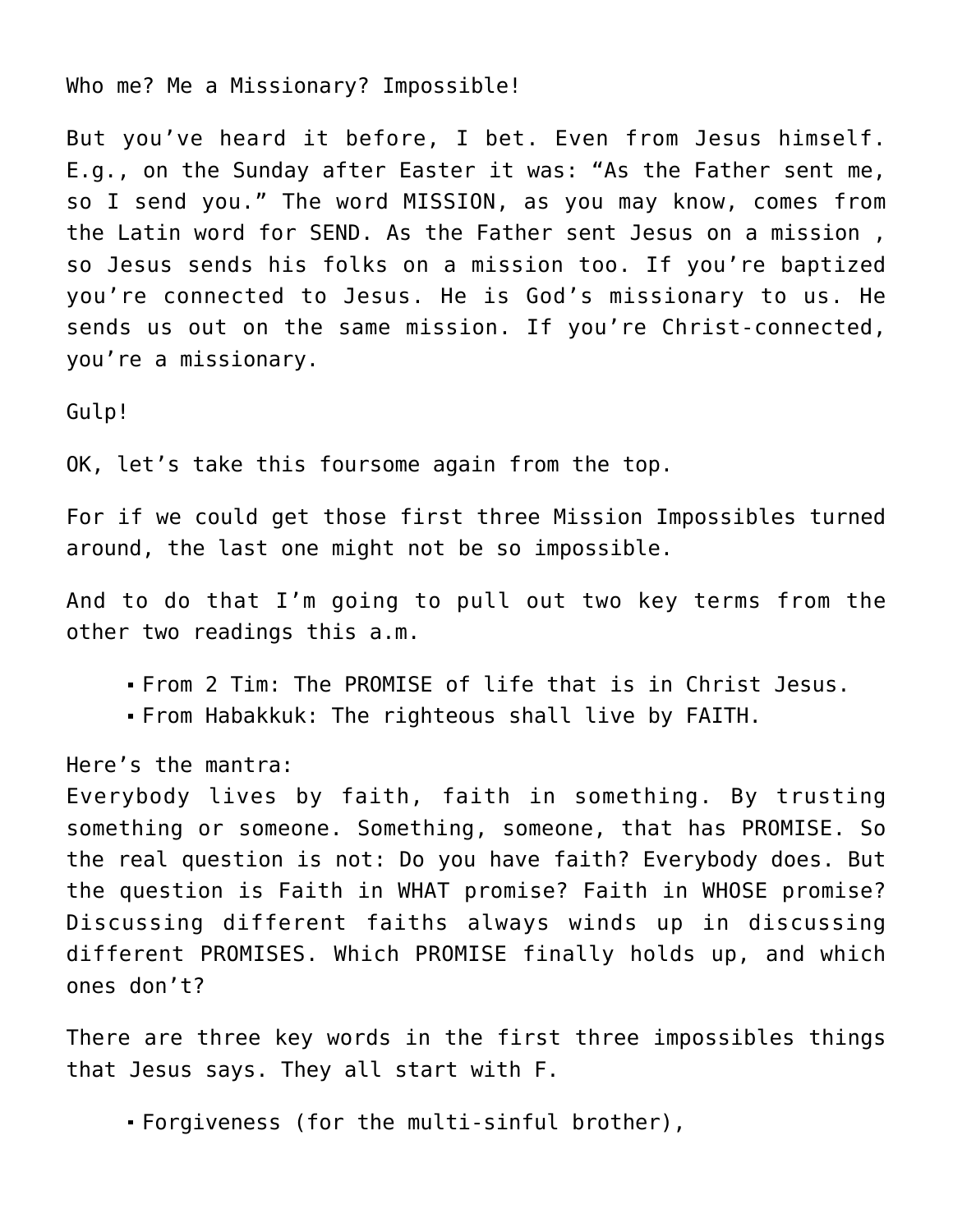- Faith (for tree-removal), and
- Freedom (for working hard, but NOT as a slave).

First let's take them in the negative, which is what Jesus is doing in this text from Luke. It's Diagnosis–putting us under the X-ray. What the X-ray shows is: UNforgiveness, UNfaith, UNfreedom–for they are all one ball of wax. All linked to trusting the wrong promise. Unforgiveness grows out of UNfaith that grows out of UNfreedom. And the deep root of that UNfreedom is disconnect from God's own forgiveness promise. Unforgiven sinners show all three symptoms.

## Diagnosis

#1, Not trusting forgiveness, but trusting that-when forgiveness fails–retribution will work for me.

#2, Trusting the strength of my faith–and not God's promise that Christ offers.

#3, Trusting that I really am a slave–and acting that way in everything I do. Never trusting that I'm one of God's "free" kids, freed by Jesus telling me "You'll be glad to hear this: Your sins are forgiven." [Matthew 9:2]

Now how do you get those un-words un-done? I've already said it: Jesus telling us "You'll be glad to hear this: Your sins are forgiven."

With this same Jesus comes the positive side of those F-words.

Prognosis:

#4, He is God's FORGIVENESS for folks like us. His forgiveness is a promise. Promises are spoken in the present tense, but they have a future payoff. The present tense is that God is now on our side, no longer "counting trespasses." The future tense is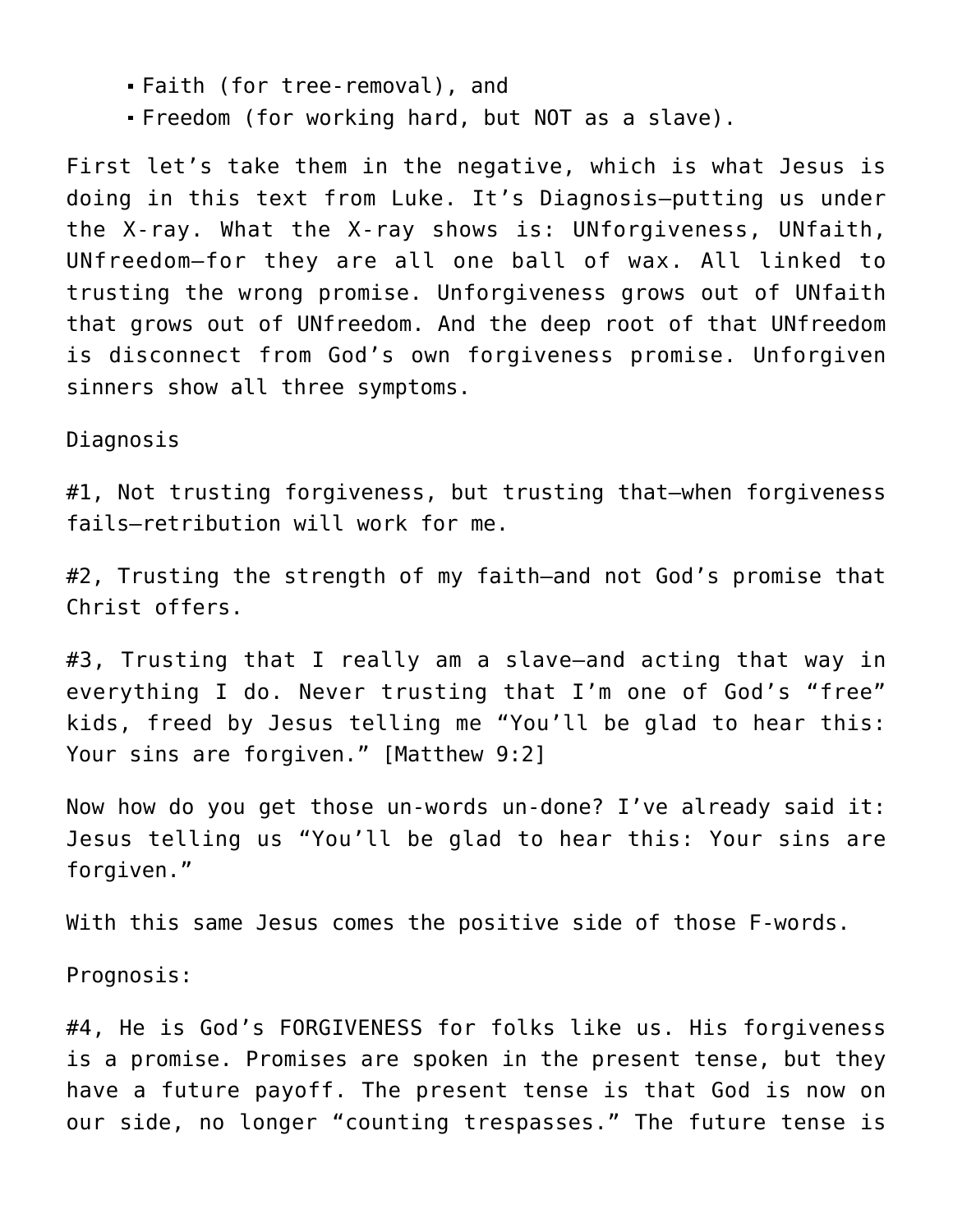that there will be a payoff. We will survive judgment day!

And, of course, it costs him his own life to be able to say to us: "You'll be glad to hear this: Your sins are forgiven." But he does it and says: "Here, it's all for you." That's Jesus the missionary: "Here's God's promise. It's for you. Trust it."

#5, That offer is what faith trusts. The mere offer invites us to trust it. Faith is nothing more than trusting that promise. Faith is not believing as hard as you can. It comes by first hearing Christ's promise as the Good News that it really is, and then hanging on to it, trusting Christ's forgiveness promise–from here to eternity.

#6, Which leads to FREEDOM. To living your life no longer as a slave–to anybody. First of all not in any slave-relationship with God, but as God's beloved kids. Nor slave to any other person (spouse, family member, boss, whoever), nor slave to the American way of life (which is really a way of death, according to Christ), nor slave to any ideology, or personal life plan, or whatever.

And that finally also means FREE to be a Missionary. As God sent Jesus, so Jesus sends us folks with our freedom, faith, forgiveness.

But where's the mission field? you ask. It's any place where folks are trusting other promises, and not trusting Christ's promise.

Where are such places? They are everywhere. First of all right here in church–and don't think first about someone in your pew. Think about yourself. Think about this preacher. All of us came to church this morning being bombarded by all sorts of other promises all week long. From people close to us–and from people farther away who have been getting their messages, their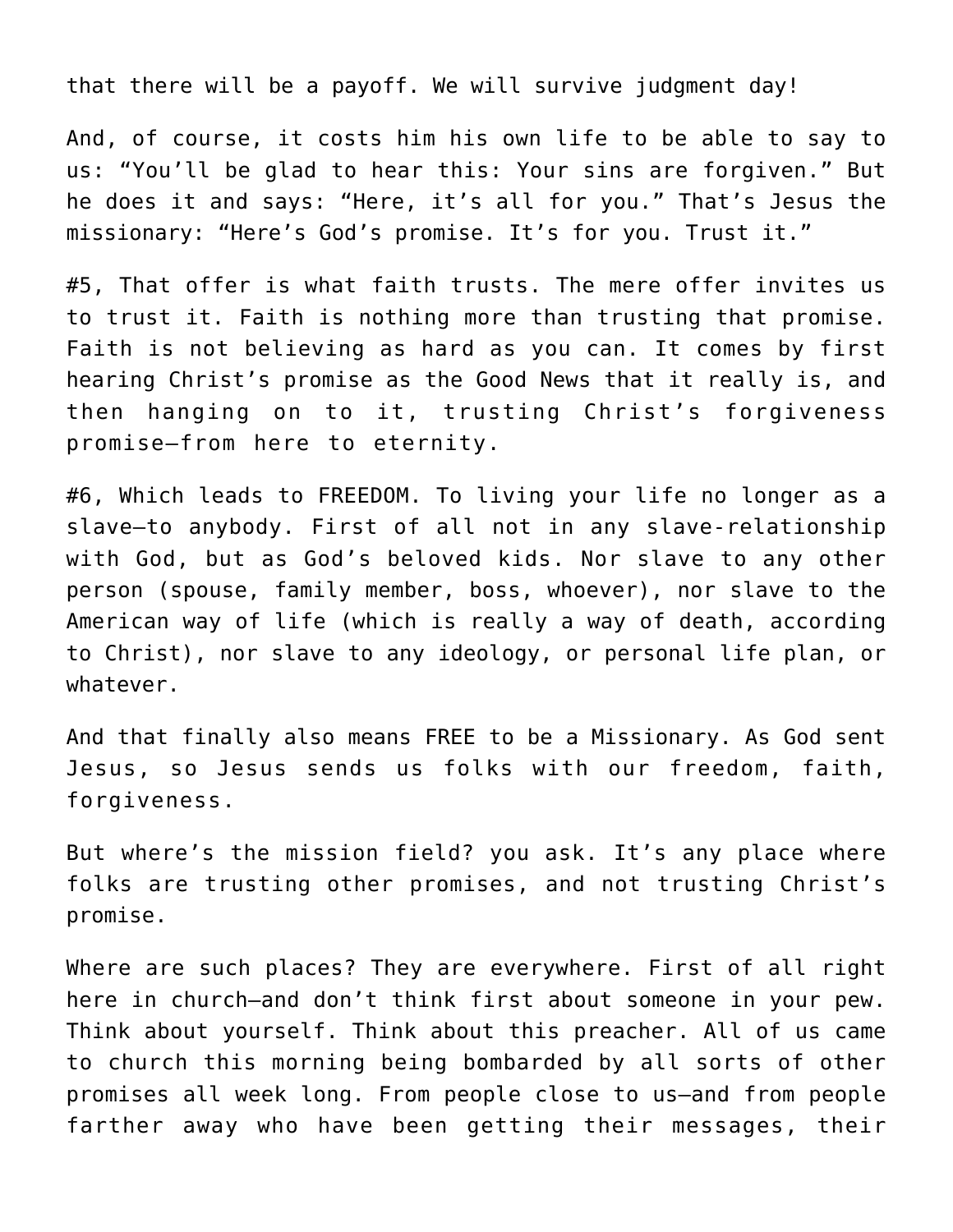promises to us. Just think of advertising, if nothing else. Or the promises at the workplace, or from our political leaders. You don't have to go to Asia or Africa. Washington MO is a mission field.

Remember the specs:

Wherever people are trusting other promises–that's a mission field. If you are baptized (Christ-connected) you are a missionary. HE said so.

And every day Christ sends you and me to these mission fields–where folks trust other promises. Yes, "other" promises get to us too–and we trust them. But we also know something about the Christ-promise. And Sunday worship is where we come –again and again–to get refocused on the REAL promise–get fueled up on the 3 F's–FORGIVENESS, FAITH, FREEDOM–to go back to our "normal" life in all these other mission fields, workplace, school, backyard fence, wherever.

If it seemed that pitching trees into the Missouri River BY FAITH was an impossible demand, think of the "uprooting" that happens when a person stops trusting the phony promises that bombard us every day and starts trusting "the PROMISE of life that is in Christ Jesus." Better yet: We Christ-trusters might think of our own uprooting, day in, day out. What it takes to get ourselves unplugged from the phony promises bombarding us, and keep us plugged in to"the PROMISE of life that is in Christ Jesus." We too say: "Lord, increase our faith." But the focus is NOT on how "strong" our faith is, but how "strong" is "the PROMISE of life that is in Christ Jesus." The strength of faith comes from the promise being trusted. Even better said: the strength of faith comes from the trustworthiness of the promissor.

Is Christ trustworthy? Anyone who dies in your place has got to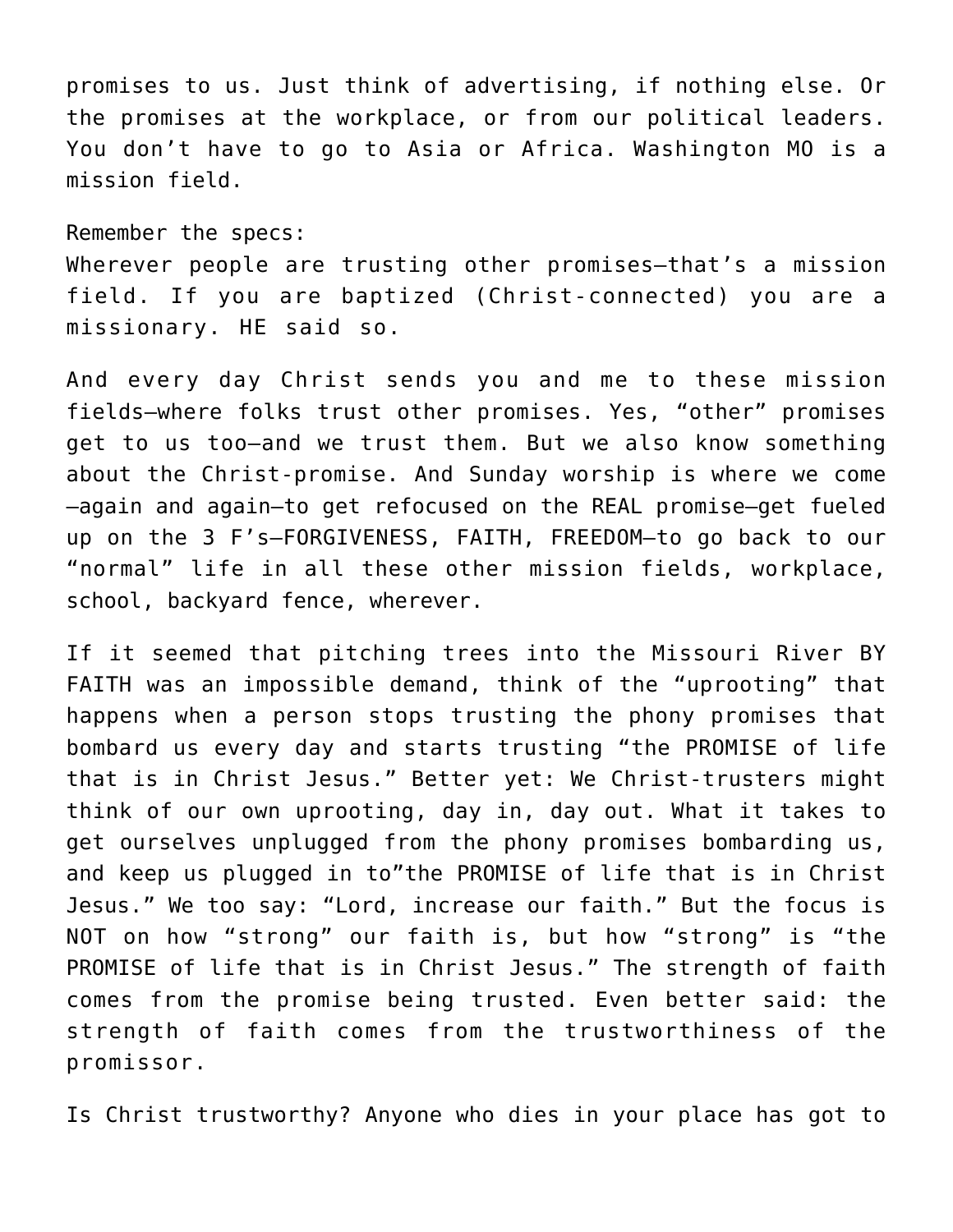Trusting this promissor makes you a missionary. Luther called it being a "Christ-pusher." Hustling Christ's promise on assignment from him, just as he "hustled" the Promise from his father to us. "As the Father sent me, so I send you."

And the assignment is really rather simple. Christ doesn't tell us to convert anybody. All we are sent to do is to offer Christ's promise, and invite folks to trust HIS promise instead of the many other ones they are already trusting. And the mission field is with folks you already know. Folks you know because they already are living in your own home, your neighbors next door, the people you work with, your school mates, your drinking buddies. Because you already know these folks, and in some cases know them very well, you'll already know something about the "other" promises they are trusting.

In friendly fashion tell them about THE promise you trust–or at least want to trust–and help them put that one alongside the other ones they are currently trusting. Since you and I know about these OTHER promises, because they grab us too, you won't come off sounding "holier than thou," but as a friend who has found a "treasure" and wants to tell other friends about it so that they can have that treasure too. You tell them that you too know what false promises are. And here you've found one that rings true. It's not pie in the sky. It's good stuff (Good News) for nitty-gritty daily life: the three F's — FORGIVENESS. When your own engine is running on Christ's forgiveness of you, you too–wild as it sounds–can indeed forgive fellow-sinners 24/7. Even seven times in one day! And you can talk forgivenesspromise stuff to folks floundering in the deadend rat-race of unforgivenss. FAITH. Trusting Christ's promise and commending that promise to folks imprisoned by other promises. For with it all comes FREEDOM. First of all freedom to even dare to be a

be.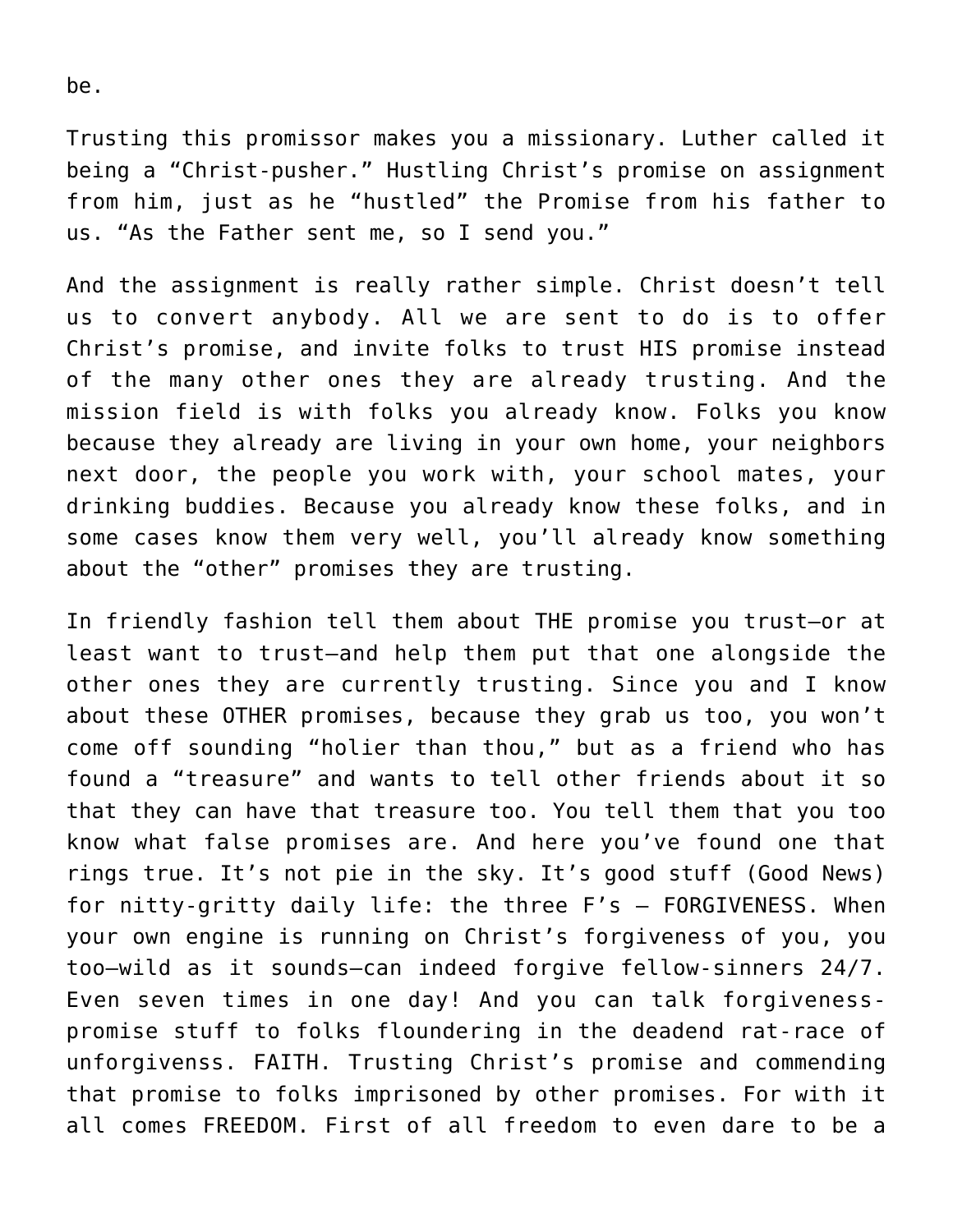missionary. To get out from under the slavery that "I can't do it." But, of course, we can. For if we are God's kids, we can tell people what we know about our Abba and our Big Brother. Freedom is not a dirty word in our culture. It pops up all over in public conversation. When you or the neighbor brings up that term–just push the envelope to the "really good stuff."

One of the bad effects of centuries of thinking that we Westerners live in a "Christian" civilization is that when we hear the word "missionary," we immediately pull up pictures of something "overseas." But the mission field is anyplace where folks are hooked on other promises. So that means you and I live right in the middle of a mission field–without getting on a jet and flying someplace.

Yesterday afternoon Marie and I attended the dedicatory service of (I think the first) Chinese Lutheran congregation in St. Louis. Everything was in Mandarin and English–two hour service. One of the choir members, Mr. Lee, is the owner of"Happy China" restaurant just across the street. Which is where we all went for a food feast after the liturgical one. We'd never been there before. As we entered, Mr. Lee seated us himself ("near the buffet, so you won't have to walk so far") and then halfway through our repast he came back and sat with us to talk. We weren't far from the entrance door. Pretty soon a man entered with his two young sons–maybe 7 and 9 yrs old. Mr. Lee recognized them as frequent customers and called the trio over to talk with them.

There was only one available chair, so Papa and one son remained standing. He started talking to the boys. After a couple of sentences he was talking about Jesus! "Do you boys know Jesus? Do you go to church?" They nodded. Papa didn't pull the boys away, so Mr. Lee continued to commend Christ to the kids. "I have no education," he said, "but I do know how to cook. And I